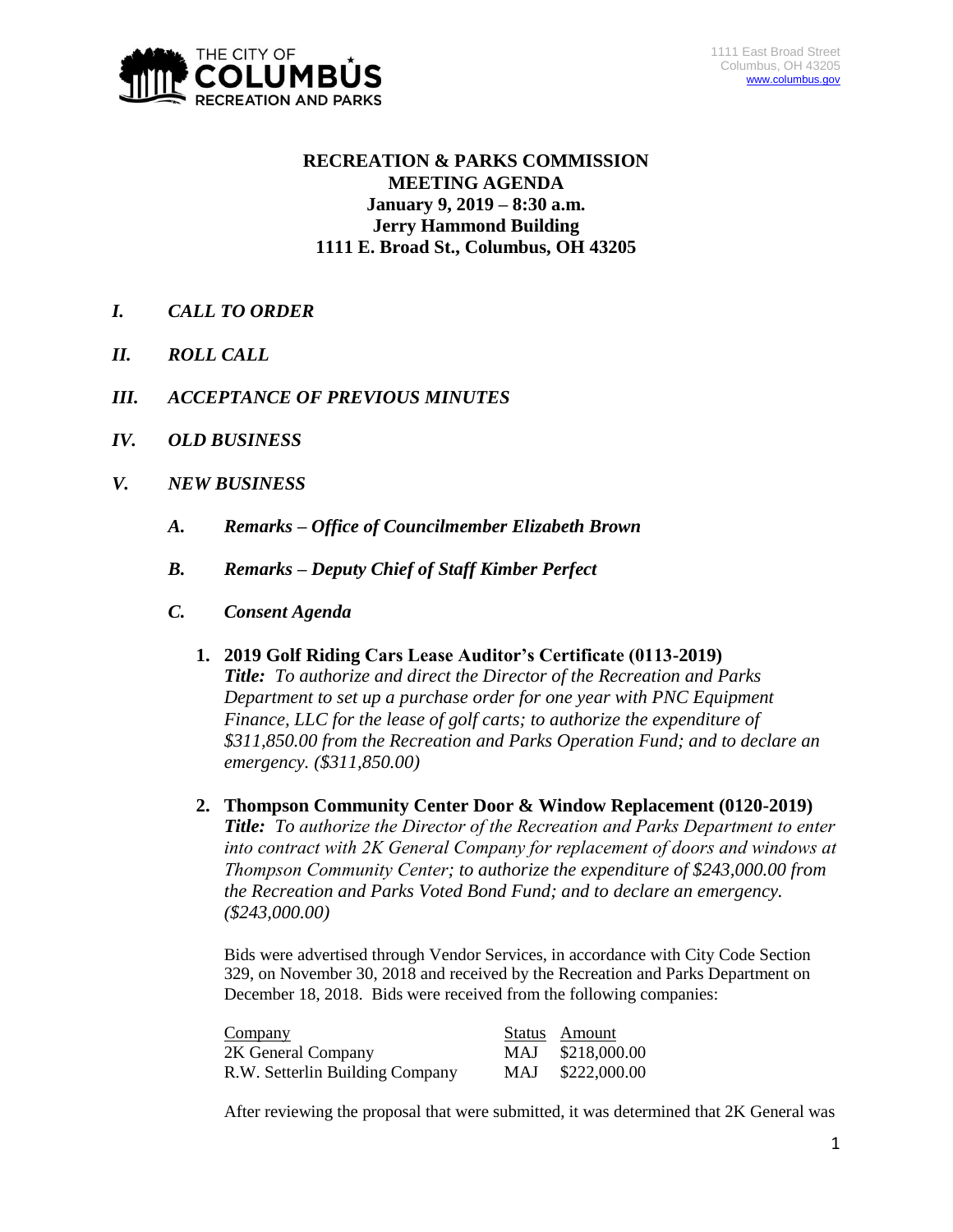

the lowest and most responsive bidder.

2K General and all proposed subcontractors have met code requirements with respect to prequalification, pursuant to relevant sections of Columbus City Code Chapter 329.

## *D. Administration Agenda*

## **3. Olentangy Trail – Antrim Park to Bethel Road LPA (0057-2019)**

*Title: To authorize the Director of Recreation and Parks to sign the LPA Federal Local-Let Project Agreement with the Ohio Department of Transportation to construct improvements to the Olentangy Trail, from Antrim Park to Bethel Road; and to declare an emergency. (\$0.00)*

## **4. Playground Improvements 2018 (0121-2019)**

*Title: To authorize the Director of the Recreation and Parks Department to into contract with DWA Recreation, Inc. for the supply and installation of new playgrounds at Casto Park, Stone Ridge Park, Madison Mills Park, and Northcrest Park; to authorize the expenditure of \$303,527.99 from the Recreation and Parks Voted Bond Fund; and to declare an emergency. (\$303,527.99)*

Bids were advertised through Vendor Services, in accordance with City Code Section 329, on November 30, 2018 and received by the Recreation and Parks Department on December 18, 2018. Bids were received from the following companies:

| Company<br><b>DWA</b> Recreation | MAJ        | Status Amount<br>\$276,527.99 |
|----------------------------------|------------|-------------------------------|
| <b>Playworld Midstates</b>       | <b>MAJ</b> | \$322,546.69                  |
| <b>Snider Recreation</b>         | MAJ        | \$325,388.00                  |

After reviewing the proposal that were submitted, it was determined that DWA Recreation was the lowest and most responsive bidder.

DWA Recreation and all proposed subcontractors have met code requirements with respect to prequalification, pursuant to relevant sections of Columbus City Code Chapter 329.

#### **5. McFerson Commons Electrical Relocation (0122-2019)**

*Title: To authorize the Director of the Recreation and Parks into contract with ProLine Electric Inc. for the relocation of electric service at McFerson Commons Park; to authorize the expenditure of \$210,000.00 from the Recreation and Parks Voted Bond Fund; and to declare an emergency. (\$210,000.00)*

Bids were advertised through Vendor Services, in accordance with City Code Section 329, on November 30, 2018 and received by the Recreation and Parks Department on December 18, 2018. Bids were received from the following companies: